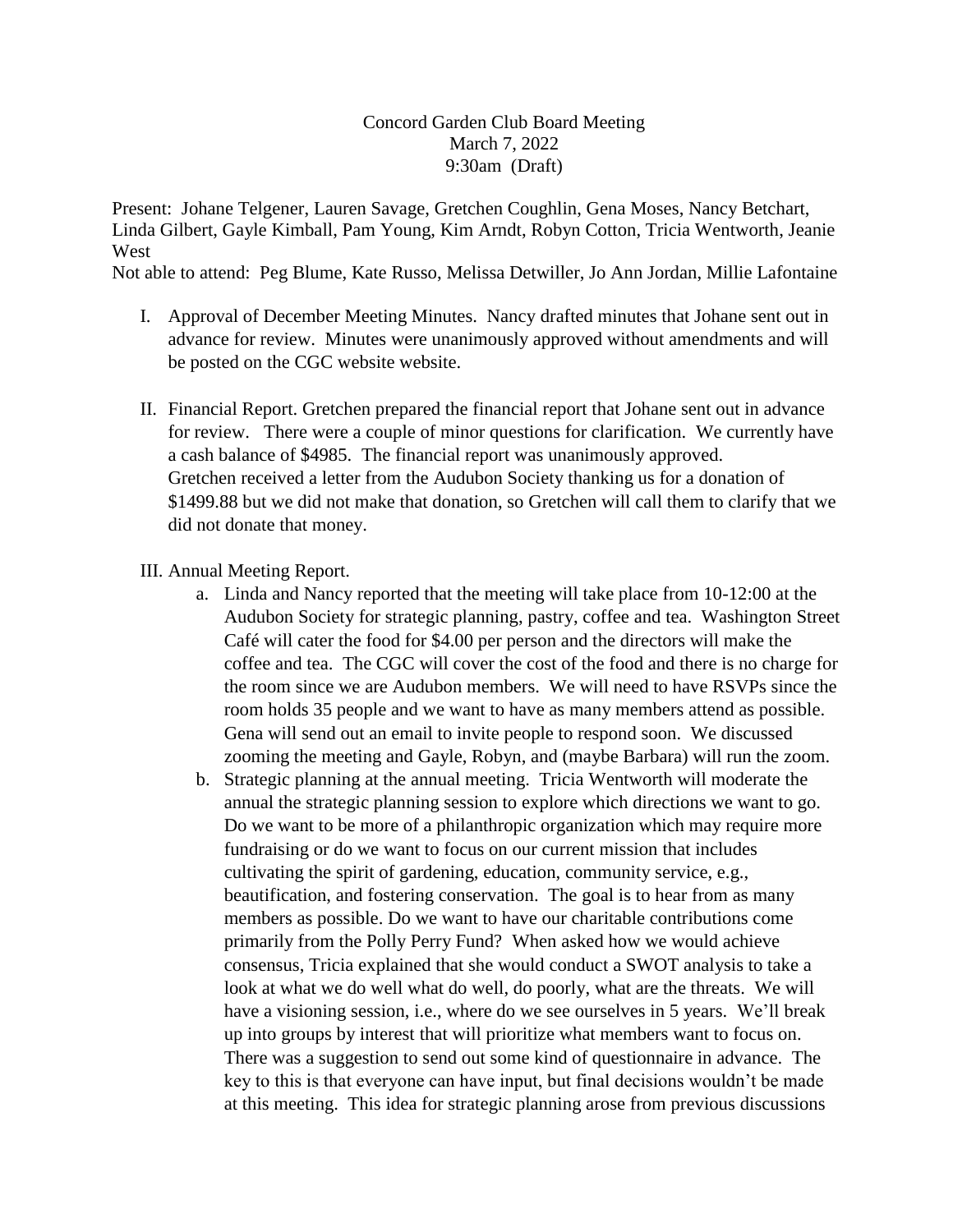about whether we should raise the dues. Kim pointed out that we need to separate the "we shoulds" from the "we wills" in order to ensure follow through.

## IV. Committee Reports

- a. Membership. No new members this month. Jeanie pointed out the procedures for admitting new members has changed in the last two years due to both Covid and the use of the CGC website, so the information in our membership and program booklet needs to be updated.
- b. Fundraising. Gayle led the discussion. With the Polly Perry fund we have some philanthropy money. Gena pointed out that our bylaws say that the fundraising goals are to support the financial health of the club; however, in seeking sponsorships, we have provided prospective sponsors with a litany of projects and community organizations we have donated to. There was some discussion of perhaps discontinuing "camperships" and the library donation, although the only camperships we've donated to recently is the Audubon Camp since Spaulding closed. Gayle suggested looking into sustaining some of our past projects, e.g, the playground at the former's Children Place.

Later in the meeting we returned to fundraising, specifically an update on the July 9<sup>th</sup> Garden Tour fundraiser. The tour will begin at the Kimball Jenkins estate where people can pick up their reserved tickets or purchase tickets. Advanced purchase cost is \$20/ticket; same day purchase is \$25/ticket. The tour will focus on the North End of Concord. Confirmed gardens are Kimball Jenkins Estate, Franklin Pierce Manse, the gardens in the new development where St. Peter's was, Barbara Jobin's, Mary Rosenthal's, and Lauren Savage's. Other gardens may be added. People can tour in any order once they have picked up their tickets at the KJ Estate. There will be a modest level sponsorship for the program booklet and Diana Wiita will be doing a lot of it in-house. They also plan to reach out to Judith Malloy to help. They may need volunteers to be placed at the gardens.

c. Community Service. Kim and Pam reported that their committee would update the table decorations at the Friendly Kitchen for St. Patrick's Day. Kim suggested that working with the new Americans might be a good opportunity. E.g., donating seeds or small vegetable plants for their community gardens. Kim will find out who is in charge of the gardening program for new Americans. Lauren suggested that the Northeast Organic Farmers' Association might be a good organization to work with. Linda suggested Anna Marie Dipasqual, who is the ESL teacher at the high school, as a good lead for what new Americans might need. There was a discussion of local beautification initiatives, e.g., clean-up at Canterbury Shaker Village and what a good response we have had from members. Jeanie mentioned that in Peterborough, volunteers plant beautiful flower boxes on the roads and we could possibly create and maintain some beautiful flowers on Main Street where we'd get visibility. Gena ran the flower barrel program on Main Street which is abandoned when a new fund from the Main Street